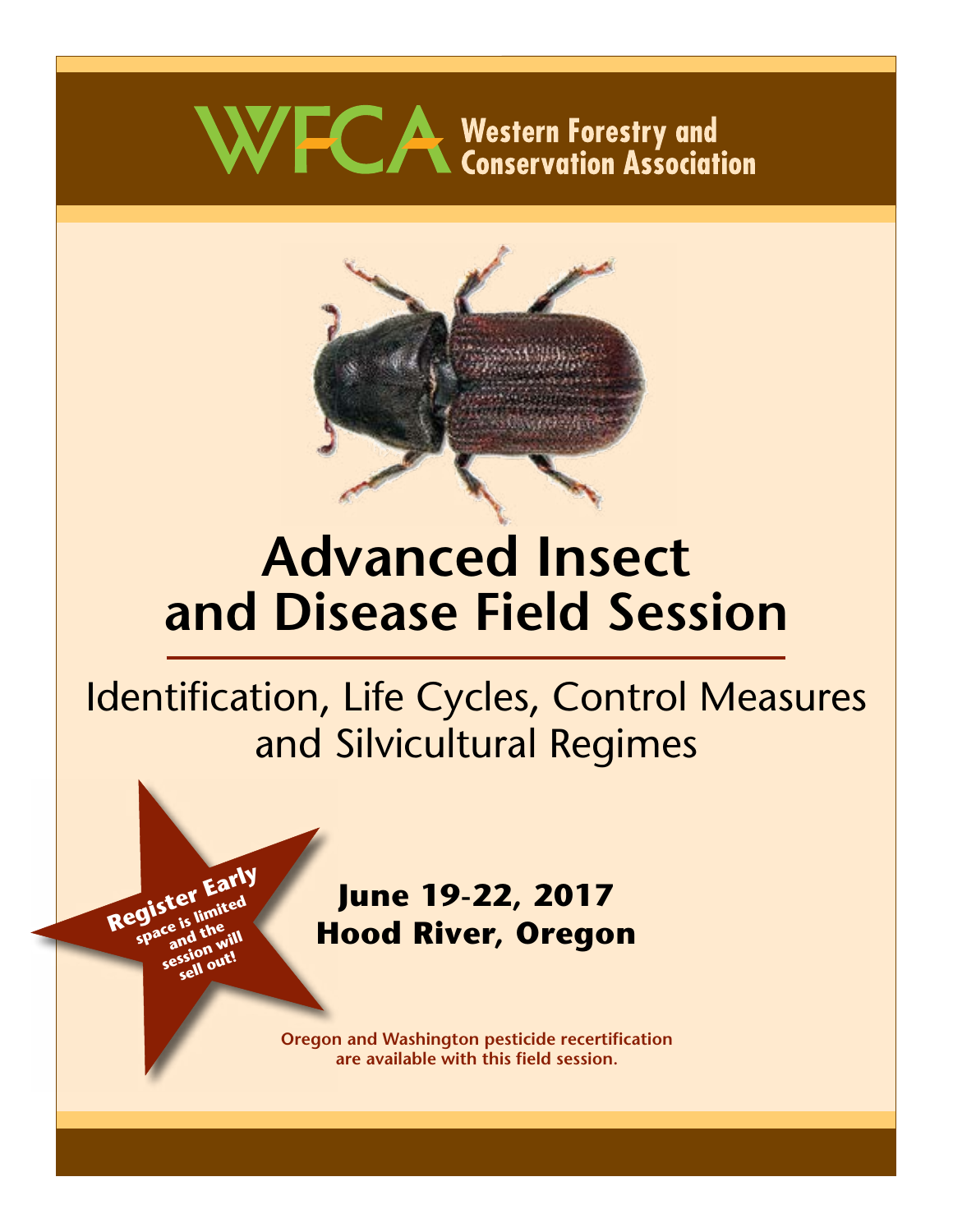

## **Advanced Insect and Disease Field Session:** Identification, Life Cycles, Control Measures and Silvicultural Regimes  **June 19-22, 2017, Hood River, Oregon**

Insect and disease conditions can complicate harvest plans and affect silvicultural regimes. These pests can also cause economic and aesthetic damages with long-lasting consequences. Resource managers need a solid understanding of pest biology and management options to make informed silvicultural, harvest planning and management decisions.

This field session offers the most advanced and in-depth insect and disease training available in the Pacific Northwest. The attendees will spend one-on-one field time with top-level entomologists and pathologists from the Pacific Northwest region and gain real-life experience in developing management regimes and silvicultural measures.

Each day will consist of site visits to infected stands for a first-hand look and discussion of particular insect and disease problems. Attendees will learn identification, biology, response to stand conditions and management options. Small group sessions will be used to develop management strategies and mock stand prescriptions. The region's leading entomologists and pathologists will be on hand to provide assistance and advice as the prescriptions are developed.

Transportation and box lunches are provided daily.

#### **Monday, June 19, 2017**

**11:00 Field Session orientation and registration –** Hood River Inn parking lot, Hood River, OR

**11:30 Group departs for the field from Hood River Inn.** Transportation and lunch provided.

**Lunch** (included with registration)

#### **Afternoon topics:**

- 1. Steps of diagnosis
- 2. Ips beetles
- 3. Red turpentine beetles
- 4. Woodborers
- 5. SOD and other invasive pathogens
- 6. Aerial survey overview

#### **5:00 Arrive back at Hood River Inn**

#### **Tuesday, June 20, 2017**

**7:30 Depart from Hood River Inn Morning Topics:**

- 1. Overview of root diseases
- 2. Armillaria root disease
- 3. Mountain Pine Beetle
- 4. Thinning to prevent mt. pine beetle
- 5. Western spruce budworm
- 6. Douglas-fir tussock moth

#### **Lunch** (included with registration)

## **Field Session Agenda**

- **Afternoon topics and activities:**
	- 7. Indian paint fungus
	- 8. Annosus root disease
	- 9. Fir engraver
	- 10. Dwarf Mistletoes
- 11. Group Exercise- Eastside Prescription
- **5:30 Arrive back at Hood River Inn**

#### **Wednesday, June 21, 2017**

**8:00 Depart from Hood River Inn Morning topics:**

- 1. Pine needle diseases
- 2. White pine blister rust
- 3. Stem decays

**Lunch** (included with registration)

#### **Afternoon topics and activities:**

- 4. Laminated Root Rot
- 5. Schweinitzii root and butt rot
- 6. Douglas-fir beetle
- 7. Team Exercise- Westside Prescription

**5:30 Arrive back at Hood River Inn** 

#### **Thursday, June 22, 2017**

**7:30 Depart from Hood River Inn Morning topics and activities:**

- 1. Team Exercise Pruning Western White Pine
- 2. Larch casebearer
- 3. Larch needle diseases
- 4. Balsam woolly adelgid
- 5. Tree survival after fire
- **Lunch** (included with registration)

#### **Afternoon topics and activities:**

- 6. Class Exercise Identify Me!
- 7. Western pine beetle
- 8. Dwarf mistletoe recap ponderosa pine
- 9. Class Exercise Rating Dwarf mistletoe
- 10. Team Exercise Dry Ponderosa pine
- **Prescription**
- 11. Session wrap up

**5:00 Arrive back at Hood River Inn and session adjourns.**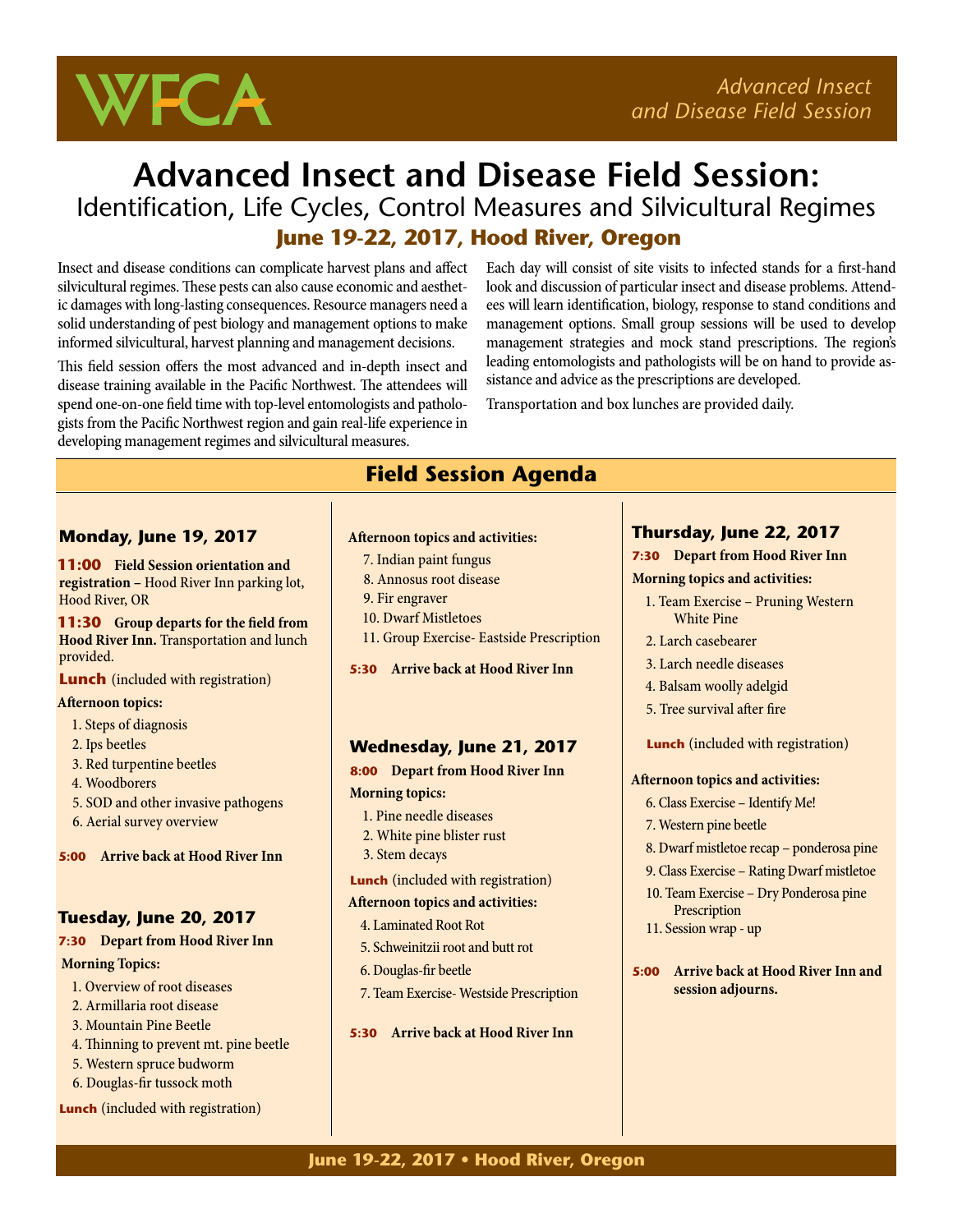*Advanced Insect and Disease Field Session*



**Christine Buhl,** Entomologist, Oregon Dept. of Forestry, Salem, OR

**Kristen Chadwick**, Pathologist USDA Forest Service, Westside Service Center, Sandy, OR

**Darci Dickinson,** Entomologist, USDA Forest Service, Wenatchee Service Center

**Melissa Fischer** Entomologist, WA State Dept. of Natural Resources, Olympia, WA

#### **Confirmed Speakers**

**Brennan Ferguson,** Pathologist, USDA Forest Service, Wenatchee Service Center

**Holly Kearns**, Pathologist USDA Forest Service, Westside Service Center, Sandy, OR

**Mike Johnson,** Entomologist USDA Forest Service, Blue Mt. Service Center, LaGrande, OR

**Bill Schaupp**, Entomologist USDA Forest Service, Central Point, OR **Wyatt Williams**, Invasive Species Specialist, Oregon Dept. of Forestry, Salem, OR

**Elizabeth Willhite**, Entomologist USDA Forest Service, Westside Service Center, Sandy, OR

#### **REGISTRATION FORM**

| <b>REGISTRATION</b>                                                                     | <b>PAYMENT METHOD</b>                                                                            |
|-----------------------------------------------------------------------------------------|--------------------------------------------------------------------------------------------------|
| <b>AMOUNT</b><br><b>ON/BEFORE 6/9/2017</b><br>\$675<br><b>AFTER</b> 6/9/2017<br>\$745   | 1. Please make checks payable to:<br><b>WFCA</b><br>4033 SW Canyon Rd.<br>Portland OR 97221, USA |
| Call:<br>503-226-4562<br><b>or</b><br>melinda@westernforestry.org                       | 3. Charge to:<br><b>MC</b><br><b>VISA</b><br>AmEx<br>(please circle)                             |
| <b>Western Forestry and Conservation Association</b>                                    |                                                                                                  |
| 4033 SW Canyon Rd.<br>Portland, OR 97221<br>503-226-4562, 888-722-9416 FAX:503-226-2515 | Expiration Date ________________ Security Code<br>(on back of card)                              |
|                                                                                         | Register online at www.westernforestry.org<br>4.                                                 |

**June 19-22, 2017 • Hood River, Oregon**